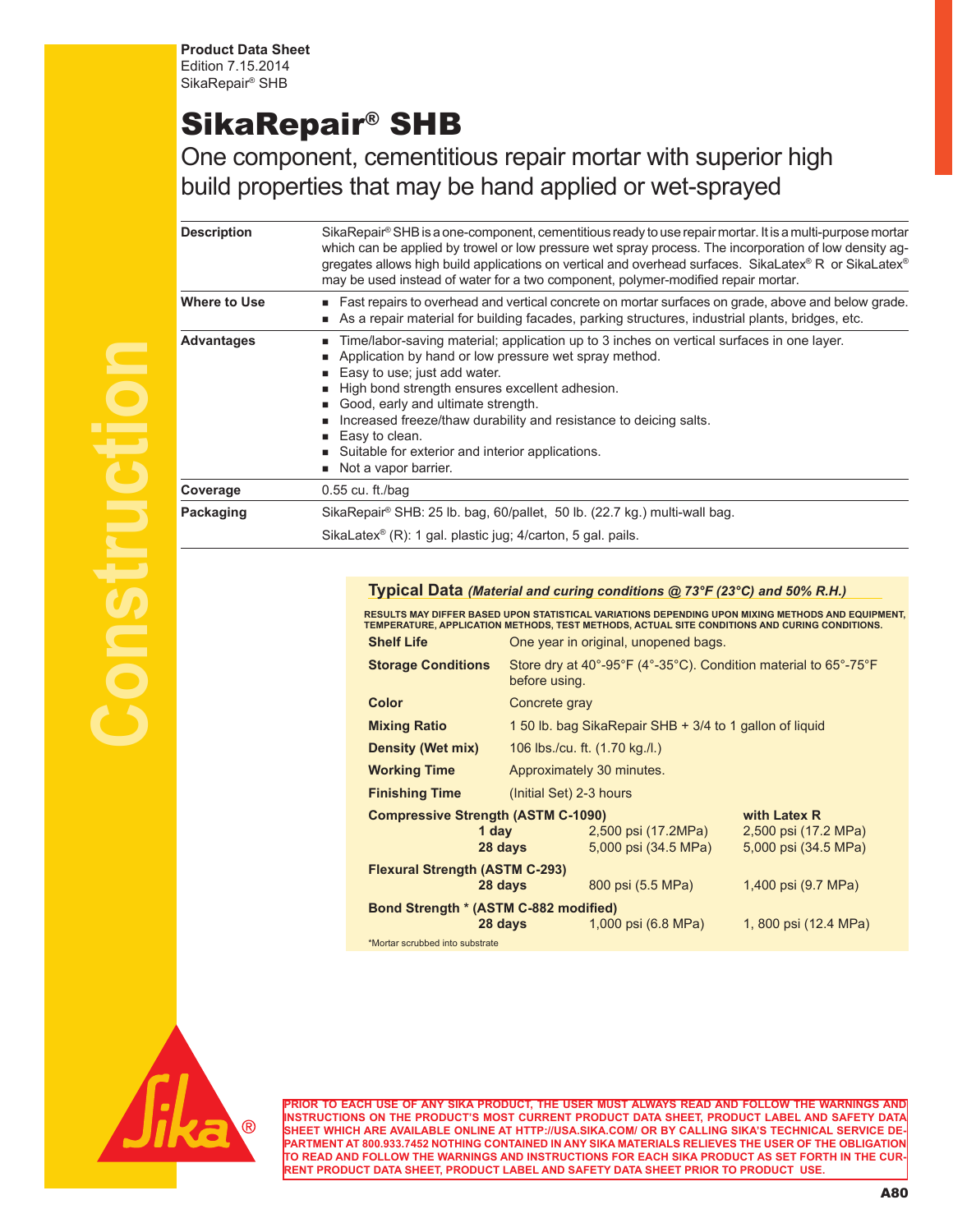| <b>How to Use</b>          |                                                                                                                                                                                                                                                                                                                                                                                                                                                                                                                                                                                                                                                                                                                                                                                                                                                                                                                                                               |
|----------------------------|---------------------------------------------------------------------------------------------------------------------------------------------------------------------------------------------------------------------------------------------------------------------------------------------------------------------------------------------------------------------------------------------------------------------------------------------------------------------------------------------------------------------------------------------------------------------------------------------------------------------------------------------------------------------------------------------------------------------------------------------------------------------------------------------------------------------------------------------------------------------------------------------------------------------------------------------------------------|
| <b>Substrate</b>           | Concrete, mortar, and masonry products.                                                                                                                                                                                                                                                                                                                                                                                                                                                                                                                                                                                                                                                                                                                                                                                                                                                                                                                       |
| <b>Surface Preparation</b> | Concrete/Mortar: Remove all deteriorated concrete, dirt, oil, grease, and all bond-inhibiting materi-<br>als from surface. Preparation work should be done by high pressure water blast, scabbler or other<br>appropriate mechanical means to obtain an exposed aggregate surface profile of ±1/16-in. (CSP5).<br>Substrate should be saturated surface dry (SSD) with no standing water during application.<br>Reinforcing Steel: Steel reinforcement should be thoroughly prepared by mechanical cleaning to<br>remove all traces of rust. Where corrosion has occurred due to the presence of chlorides, the steel<br>should be high pressure washed with clean water after mechanical cleaning.                                                                                                                                                                                                                                                           |
| Priming                    | For priming of reinforcing steel use Sika® Armatec® 110 EpoCem (consult Technical Data Sheet).                                                                                                                                                                                                                                                                                                                                                                                                                                                                                                                                                                                                                                                                                                                                                                                                                                                                |
|                            | Concrete Substrate: Prime the prepared substrate with a brush or sprayed applied coat of Sika®<br>Armatec® 110 EpoCem (consult Technical Data Sheet). Alternately, a scrub coat of Sika Repair SHB<br>can be applied prior to placement of the mortar. The repair mortar has to be applied into the wet scrub<br>coat before it dries.                                                                                                                                                                                                                                                                                                                                                                                                                                                                                                                                                                                                                        |
| <b>Mixing</b>              | With water: Pour 3/4 of one gallon of water into the mixing container. Add powder while mixing continu-<br>ously. Mix mechanically with a low-speed drill (400-600 rpm) and mixing paddle or in an appropriate<br>mortar mixer. Adjust water to desired consistency of the mortar. Do not exceed one gallon per bag.<br>Mix to uniform consistency, maximum 3 minutes. Manual mixing can be tolerated only for less than a<br>full unit. Thorough mixing and proper proportioning is necessary.<br>With Latex R: Pour 3/4 gallon of SikaLatex® R into the mixing container. Slowly add powder, mix and<br>adjust as above.<br>With diluted Latex R: SikaLatex® R may be diluted up to 5:1 (water: SikaLatex® R) for projects requir-<br>ing minimal polymer modification. Pour 3/4 gallon of the mixture into the mixing container. Slowly add<br>powder, mix and adjust as above.<br>Note: SikaLatex® R must be protected from freezing. If frozen, discard. |
| <b>Application</b>         | SikaRepair® SHB can be applied either by hand or wet spray process equipment. The mixed SikaRepair®<br>SHB must be worked well into the primed substrate, filling all pores and voids. Compact well. Force<br>material against edge of repair working towards the center. Thoroughly compact the mortar around<br>exposed reinforcement. After filling repair, consolidate, then screed. Finish with steel, wood, plastic<br>floats, or damp sponges, depending on the desired surface texture. Where multiple lifts are required,<br>score top surface on each lift to produce a roughened substrate for next lift. Allow preceding lift to<br>harden before applying fresh material. Saturate surface of the lift with clean water. If previous layers<br>are over 48 hours old, mechanically prepare the substrate and dampen.                                                                                                                             |
|                            | Application by machine: Apply SikaRepair® SHB mortar by low or high pressure wet spray. Shoot<br>SikaRepair® SHB perpendicular to the surface. This minimizes rebound, creates the smoothest pat-<br>tern (reduces 'bumps') and properly encases the rebars. The velocity of the material is sufficient if, at<br>a distance of 18 to 24 in., the material pattern flattens out on contact with the surface and the rebars<br>are encased. After applying the material, allow it to stiffen for about 10 minutes before removing<br>bumpy areas with a trowel. Before applying the next layer, allow the material to reach initial set. This<br>will take anywhere from 45 minutes to several hours, depending on mix consistency, mix and ambient<br>temperature, wind conditions and humidity. Begin and finish a given patch on the same day.                                                                                                              |
|                            | Tooling and Finishing As per ACI recommendations for portland cement concrete, curing is required. Moist cure with wet<br>burlap and polyethylene, a fine mist of water or a water based* compatible curing compound. Curing<br>compounds adversely affect the adhesion of following lifts of mortar, leveling mortar or protective coat-<br>ings. Moist curing should commence immediately after finishing. Protect freshly applied mortar from<br>direct sunlight, wind, rain and frost.                                                                                                                                                                                                                                                                                                                                                                                                                                                                    |
|                            | * Pretesting of curing compound is recommended.                                                                                                                                                                                                                                                                                                                                                                                                                                                                                                                                                                                                                                                                                                                                                                                                                                                                                                               |
| <b>Limitations</b>         | Application thickness: Minimum: With water: 1/4 inch (6 mm). With Latex R: 1/8 inch (3 mm).<br>Maximum in one lift: 3 inches (75 mm) vertical. 1.5 inches (38 mm) overhead.<br>$\blacksquare$ Minimum ambient and surface temperatures 45°F ( $7^{\circ}$ C) and rising at time of application.<br>■ Do not use solvent based curing compounds.<br>As with all cement based materials, avoid contact with aluminum to prevent adverse chemical<br>reaction and possible product failure. Insulate potential areas of contact by coating aluminum<br>bars, rails, posts etc. with an appropriate epoxy such as Sikadur® Hi-Mod 32.                                                                                                                                                                                                                                                                                                                             |



**Construction**

 $\overline{\phantom{a}}$ 

DASti

**PRIOR TO EACH USE OF ANY SIKA PRODUCT, THE USER MUST ALWAYS READ AND FOLLOW THE WARNINGS AND INSTRUCTIONS ON THE PRODUCT'S MOST CURRENT PRODUCT DATA SHEET, PRODUCT LABEL AND SAFETY DATA SHEET WHICH ARE AVAILABLE ONLINE AT HTTP://USA.SIKA.COM/ OR BY CALLING SIKA'S TECHNICAL SERVICE DE-PARTMENT AT 800.933.7452 NOTHING CONTAINED IN ANY SIKA MATERIALS RELIEVES THE USER OF THE OBLIGATION TO READ AND FOLLOW THE WARNINGS AND INSTRUCTIONS FOR EACH SIKA PRODUCT AS SET FORTH IN THE CUR-RENT PRODUCT DATA SHEET, PRODUCT LABEL AND SAFETY DATA SHEET PRIOR TO PRODUCT USE.**